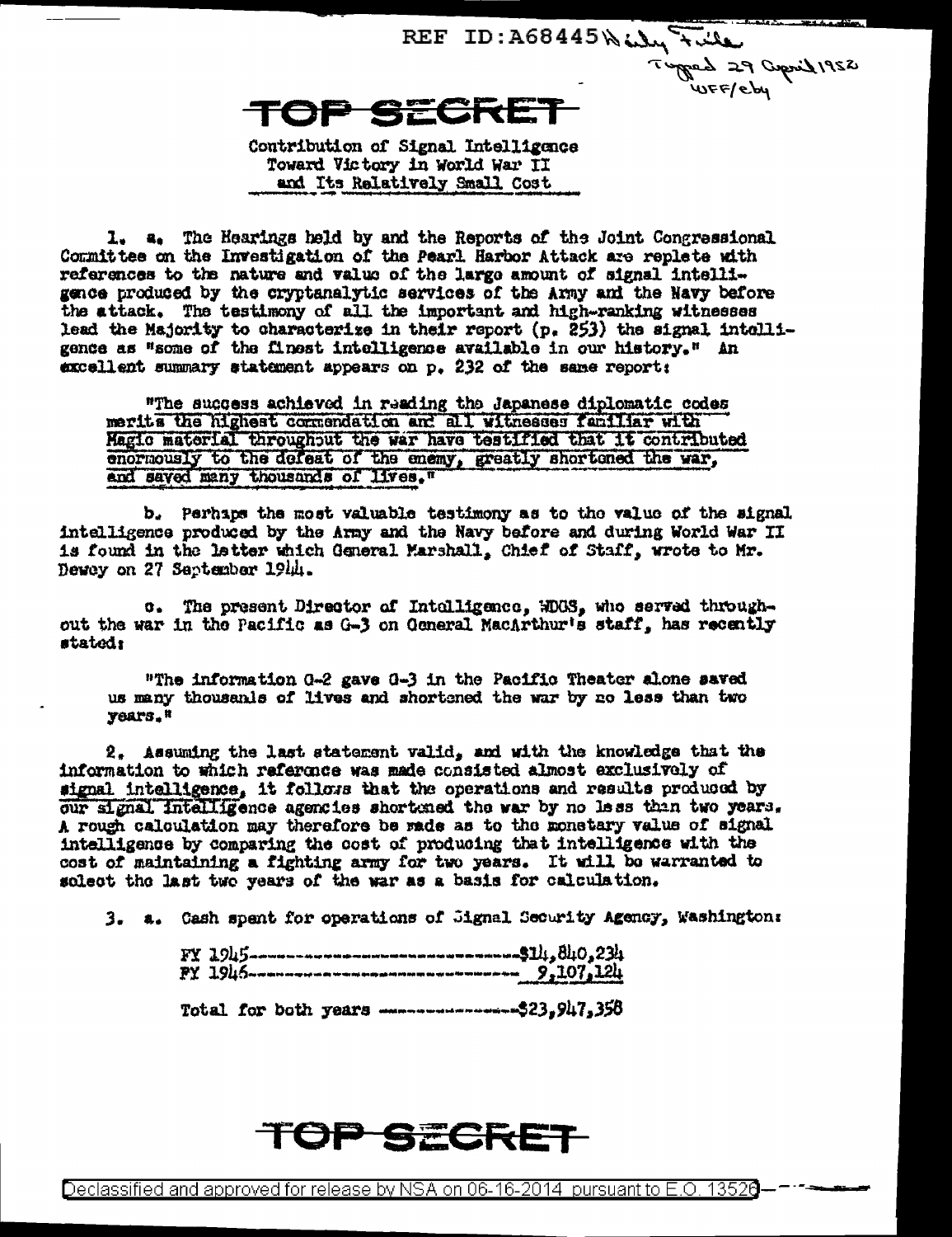**REF ID: A68445** 

## TOP SECRET

b. Estimated cost of pay and allowances for military personnel at Signal Security Agency, Washington;

> $\frac{1945}{1945}$ Total for both years ----------------- \$ 8.862.120

c. Cost of plant. Arlington Hall Station\*

| Original real estate -------------------\$<br>Furnishings with purchase ----------<br>New construction -------------------- 5,560,000                                                                                                                                                                             | 650,000<br>40,000 |
|-------------------------------------------------------------------------------------------------------------------------------------------------------------------------------------------------------------------------------------------------------------------------------------------------------------------|-------------------|
| Total cost $\frac{1}{2}$ cost $\frac{1}{2}$ $\frac{1}{2}$ $\frac{1}{2}$ $\frac{1}{2}$ $\frac{1}{2}$ $\frac{1}{2}$ $\frac{1}{2}$ $\frac{1}{2}$ $\frac{1}{2}$ $\frac{1}{2}$ $\frac{1}{2}$ $\frac{1}{2}$ $\frac{1}{2}$ $\frac{1}{2}$ $\frac{1}{2}$ $\frac{1}{2}$ $\frac{1}{2}$ $\frac{1}{2}$ $\frac{1}{2}$ $\frac{1$ |                   |

Who deduction is made for normal depreciation.

d. Cost of supplies and services (estimate);

| Requisitions through Supply --------- \$ 2.500.000<br>Branch |  |
|--------------------------------------------------------------|--|
| Communications service for ********* 2,000,000               |  |
| two years                                                    |  |

6. Estimated cost of overseas operations

For two years at \$2,500,000 per year -- \$5,000,000

Recapitulation

| -------------------------------------\$23,947.358                                                                                                                                                                                |          |
|----------------------------------------------------------------------------------------------------------------------------------------------------------------------------------------------------------------------------------|----------|
| وقادياتها يتكرمانه وتدجله معارجين بعدرتك بعدمينه وبالوارث وأوجوان سمتهم معرضهم بمار بمار تجدموهم بتبديلهم فالمرتجع                                                                                                               | 862,120  |
| tal ipo dre tek kim del tito per tot dijk tribatje kin ant teo sen tek tito ent are dos ins dad ijin uni kim da tajo dal din                                                                                                     | -250.000 |
| می بان بنان مده برای ماه برای بانه بان شد ما چاه ماه شد با بان مت برای پای بان بان بان ماه بان بان مت بند کند ا<br>این بان بنان ماه برای ماه بان بان بان بان بان بان ماه بان بان مت برای بان بان بان بان بان بان امه بان بند بان | 500,000  |
| .<br>الله خود وجه عام الله حق تأليد بعد بعد الله، تأليد ترديد الله على الله على الله عنه الله حق الله على دود ملوحان                                                                                                             |          |
|                                                                                                                                                                                                                                  |          |

4. Since it is difficult to state how much of the COMINT provided overseas commanis was produced by the Army and how much by the Navy, it will be assumed that both Services contributed equally in this regard. Also, it is assumed that the cost of operating the Navy COMINT service was approximately the same as that of the Army, that is, approximately \$48,559,478. Calling it \$50,000,000 for each Service, the total cost was \$100,000,000.

5. The total appropriations for the two Services for the FY 1945 and 1946 were as follows:

 $\mathbf{z}$ 

## TOP SECRET

 $\sim$   $\mathcal{F}_{\rm f}$